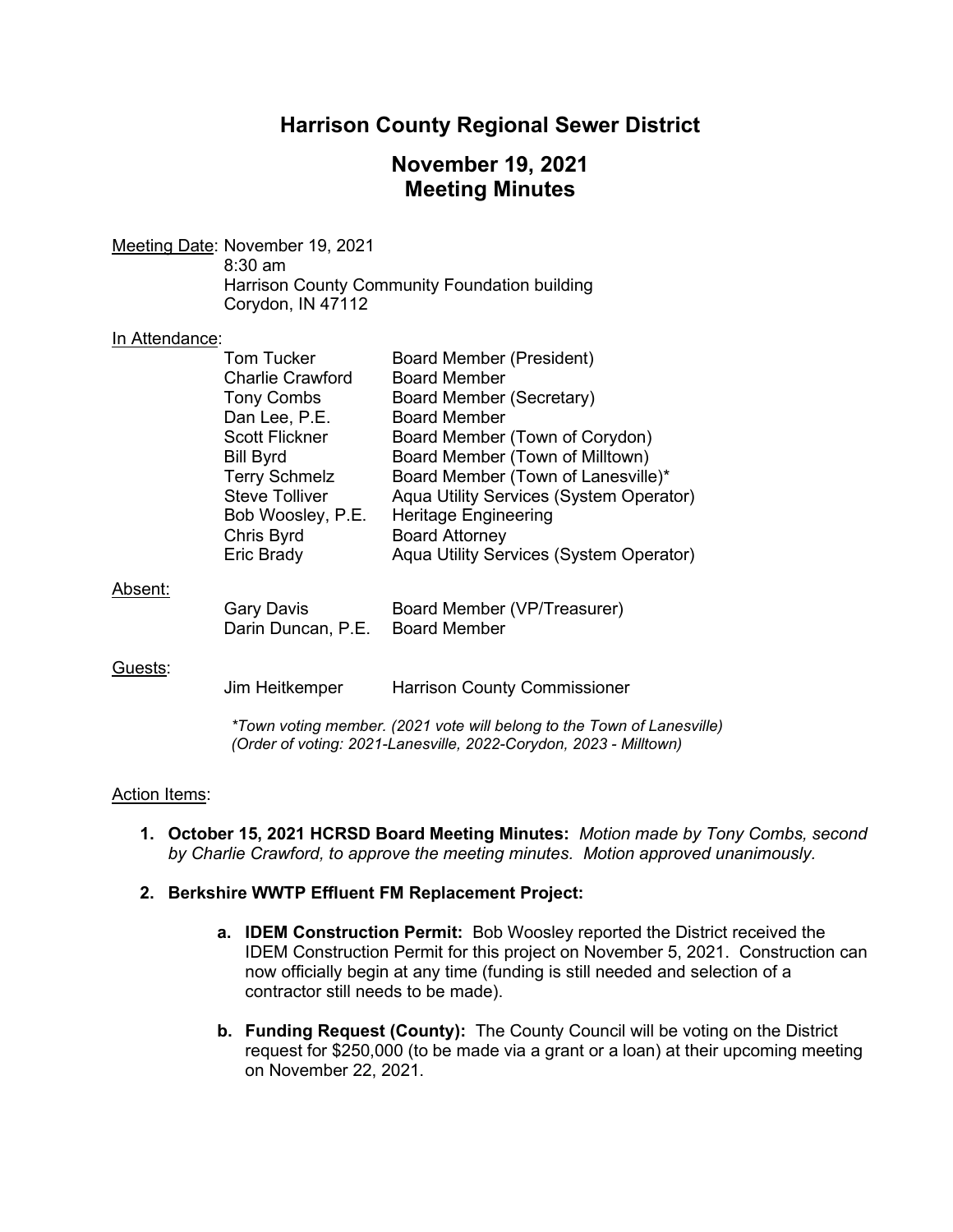HCRSD Mtg Minutes November 19, 2021 Page 2 of 5

> **c. Contractor Selection:** Bids were opened on September 17, 2021 and will expire on December 16, 2021. The low bidder on the project was Loves Excavating (\$223,717.00) followed by Cornell Harbison (\$238,410.00). Due to the District having never worked with Loves Excavating the Board asked District Engineer (Bob Woosley) to reach out to those entities listed in their bid submitted to provide reference checks. Bob Woosley reported his findings on checking the references of the low bidder, Love Excavating. References were checked with Watson Water Company, City of Petersburg, and the City of Jasper. None of these references were satisfied with how their projects went. None provided positive feedback. When asked if they would utilize them again the answer was no, they would look to use another contractor. Additionally, none of the past projects listed by Loves were for sanitary sewer improvements. Given the feedback obtained and the fact that they did not show past work on sanitary sewer projects, it was recommended by Bob Woosley the District award to the second lowest bidder, Cornell Harbison. The District has a history of working with Cornell Harbison and they have performed numerous wastewater projects in the region. Chris Byrd (District attorney) confirmed the Board has the legal right to select the next lowest bidder if deemed the low bid did not meet all criteria of lowest responsive responsible bidder. The Board agreed with the Engineer's recommendation that the low bidder did not appear to meet all criteria. *A motion was made by Tony Combs, second by Terry Schmelz, to accept the District Engineer's recommendation to award to the contract to Cornell Harbison contingent on funding begin secured for the project. Motion passed unanimously.*

### **3. Berkshire WWTP:**

### **a. Operations Report (October):**

- **1) Report:** Eric Brady presented the October operations report. The plant met all permit requirements during the month of October. *A motion was made by Dan Lee, second by Terry Schmelz, to accept the October operations report. Motion approved unanimously.*
- **2) Generator:** Steve Tolliver reminded the Board the back up generator is still out of service. He reported the generator can be fixed and placed back into service for approximately \$8,500. He also reported that he has secured guarantees from Evapar that they will make an emergency generator available to the District (for a fee) when needed until such time the generator have been fixed or replaced. Note: The proposed WWTP Replacement Project includes a new generator as part of the project. It was discussed the District may want to considered having the existing generator repaired since it is on a trailer and can be used at multiple locations if needed. No action was taken. This will be discussed further at future meetings.
- **3) Lab Certification:** Steve Tolliver reported his lab that performs all wastewater testing has been re-certified (this is an annual certification). The lab is located at the Town of Georgetown's WWTP facility.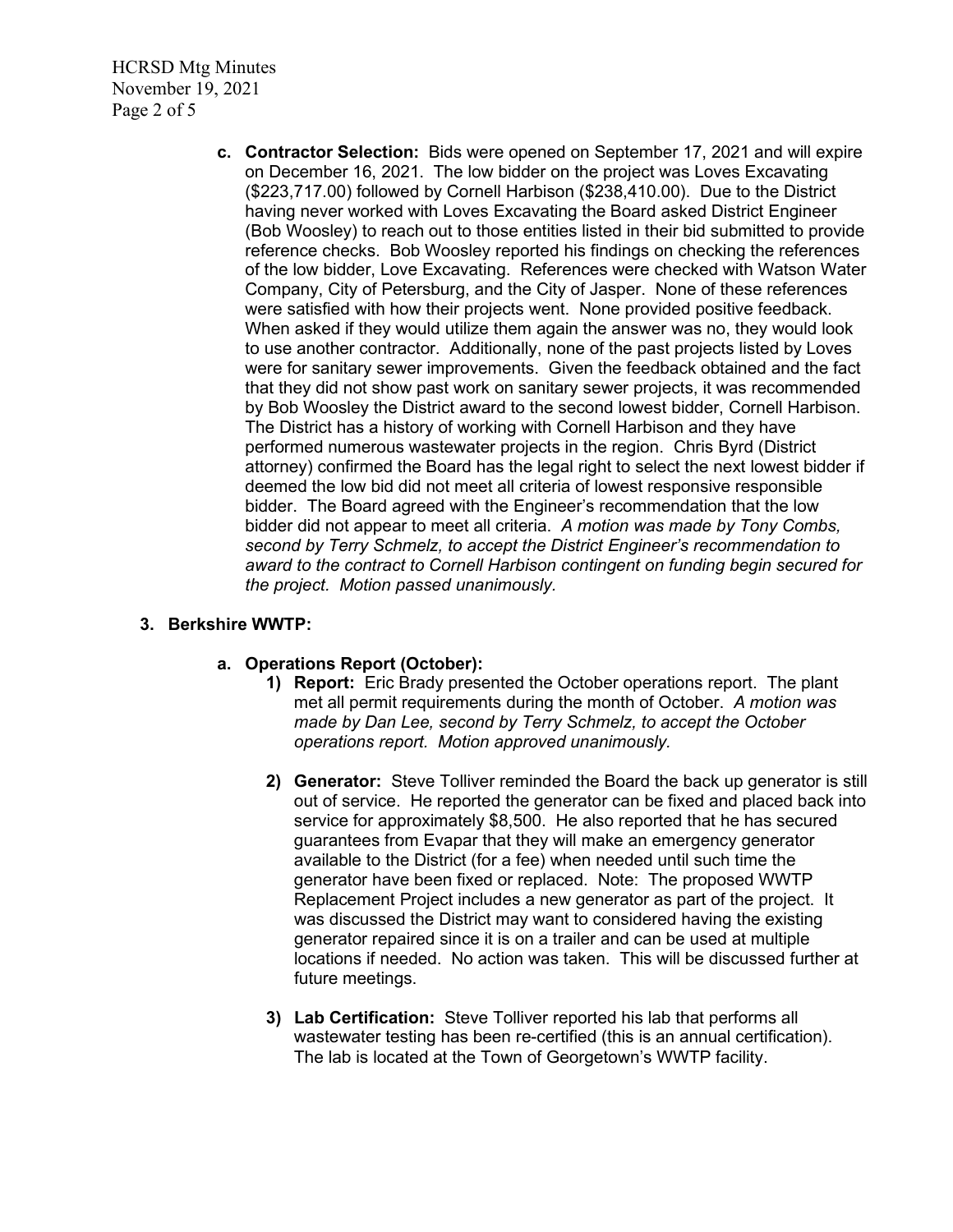HCRSD Mtg Minutes November 19, 2021 Page 3 of 5

### **4. Berkshire WWTP Replacement Project:**

- **a. Preliminary Engineering Report (PER):** The PER was approved by the Indiana Finance Authority (IFA) on November 16, 2021. We are now approved to proceed with securing a loan via the State Revolving Fund Loan Program. The approval includes both the Effluent FM Replacement Project and WWTP Replacement Project. Bob Woosley reminded the Board that once design and bidding is complete the SRF loan closing will be held. The District will have 24 months to complete construction of the project upon closing of the SRF loan. In an effort to begin work immediately the design took the following actions:
	- **1) Engineering Design Services:** *A motion was made by Dan Lee, second by Tony Combs, to approve a contract with Heritage Engineering in the amount of \$180,000 (\$125,000 design services and \$55,000 construction administration services) for the professional design services required on the design of the WWTP Replacement Project. Motion approved unanimously.*
	- **2) Bond Council:** *A motion was made by Dan Lee, second by Tony Combs, to approve a contract in the amount of \$18,000 with Barnes and Thornburg to provide the required bond council services for the project. Motion approved unanimously.*
	- **3) Rate Consultant and Financial Assistance:** The Board discussed utilizing Bakertilly to provide these required services for the project. Bob Woosley will reach out to them to secure an agreement that will be brought before the Board at the next meeting for approval.
	- **4) Legal Assistance:** The Board will utilize Chris Byrd to provide these services for the project. Chris will prepare an agreement and bring before the Board at the next meeting for approval.

### **5. Lanesville Interchange:**

**a. Project Pioneer (aka Amazon) – Capacity Fee:** Bob Woosley reported the Developer of the Amazon facility has asked the Board consider honoring the capacity fees that were in effect prior to the increase that went into effect on October 15, 2021. The capacity fee prior to the increase was \$2,040. The new capacity fee is \$2,500 (this fee will automatically increase by 2% on January 1, 2022). It was explained to the Developer at the time the initial fees were provided to them (July 2021) those were the fees in effect at that time and the fees are always subject to change until such time they are paid. If they choose to wait until after December 31, 2021 to pay the fees they will increase again by 2%. After discussion the Board decided to not grant the Developer's request. The capacity fees will not be reduced.

### **6. Treasurers Report:**

**a. Treasurers Report:** Due to Gary Davis' medical emergency a Treasurers Report was not presented this month. Tom Tucker stated he would follow up with Gary to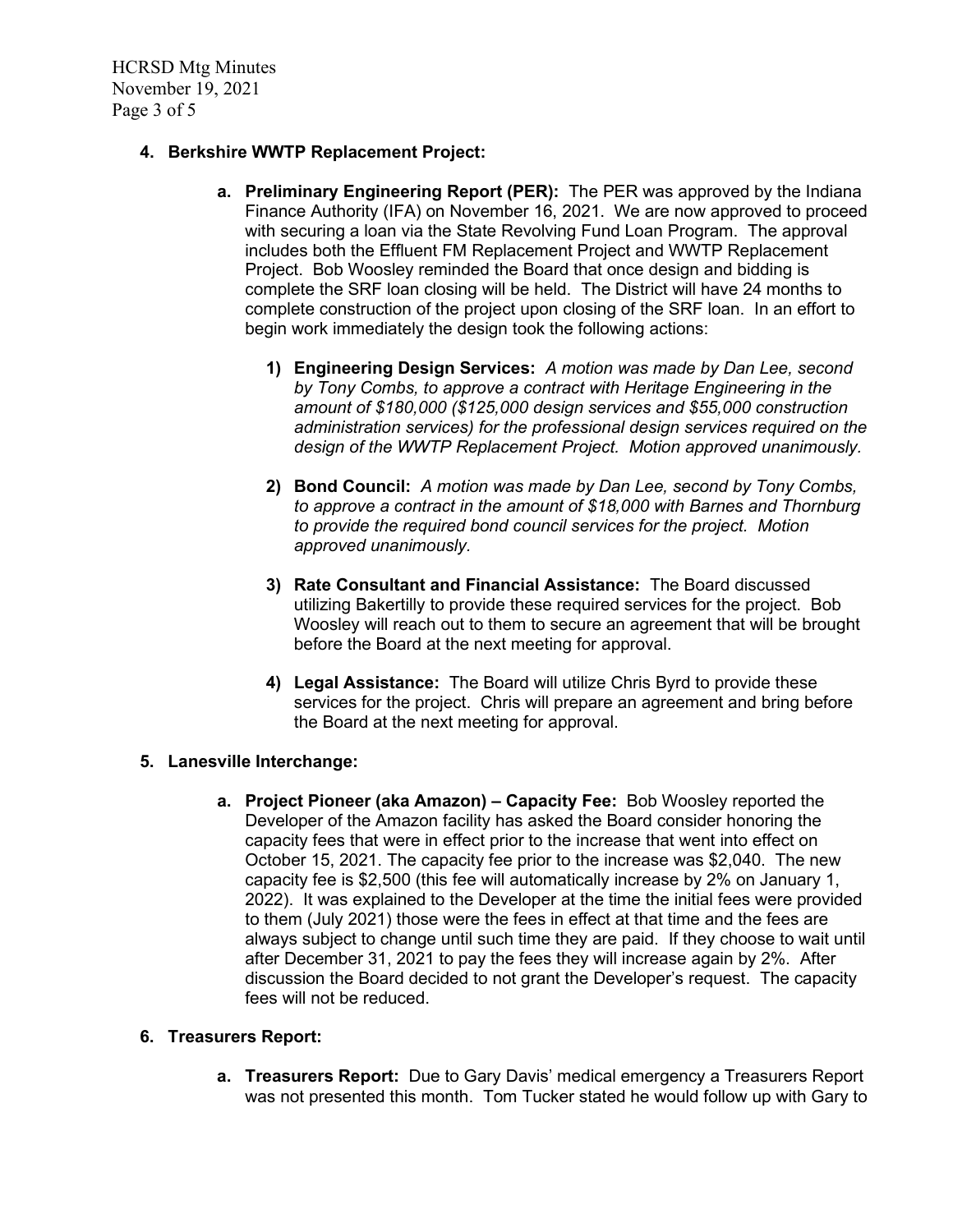HCRSD Mtg Minutes November 19, 2021 Page 4 of 5

> have the report prepared to present at the December meeting. Not action was taken.

**b. Sewer Connection Fees:** Tom Tucker presented the connection fee summary for the month of October. Collections of \$10,950.00 were shown to have been deposited on September 15, 2021 from Apple Orchard. This was incorrect. These fees were actually for:

| i. Poplar Trace (Lots $5 & 6$ ):       | \$4,380.00  |
|----------------------------------------|-------------|
| ii. Kepley Fields (Lots 24, 50, & 51): | \$6,570.00  |
|                                        | \$10,950.00 |

Tom will make the necessary correction on the report.

**c.** *Motion made by Charlie Crawford, second by Tony Combs, to pay the following claims. Motion approved unanimously.*

#### *District Checking Account:*

| i. Harrison REMC-WWTP electric service                       | \$1,482.14  |
|--------------------------------------------------------------|-------------|
| ii. Duke Energy - lift station electric service              | \$33.90     |
| iii. Town of Corydon - October sewer bills                   | \$11,248.92 |
| iv. Lanesville Utilities - October sewer bills               | \$631.50    |
| v. Aqua Utility Services - WWTP Op., LS Maint., Misc. Maint. | \$5,955.74  |
| vi. Heritage Eng. - Retainer/web site/NS Support/PER         | \$3,353.71  |

- **7. Audit:** Tom Tucker informed the Board the State Board of Account (SBOA) auditors have completed their audit. The SBOA found not significant issues and were satisfied with all financial reporting of the District. Tom stated the cost of the audit is anticipated to be approximately \$10,000.
- **8. Aqua Utility Services Operations Contract Renewal (2022):** Steve Tolliver presented his renewal contract which would provide for a slight modification to his existing contract and would be valid from January 1, 2022 to December 31, 2027. Steve stated that the terms and fee associated with his contract will not change when the newly expanded and improvement Berkshire WWTP is brought on line. It will have no impact to his fee. *A motion was made by Tony Combs, second by Dan Lee, to approval the contract renewal with Aqua Utility Services. Motion approved unanimously.*
- **9. Board Appointments and Terms (County Council appointments):** Bob Woosley and Tom Tucker reported to the Board the Council voiced a desire to have the Council's two Board appointments be reduced from the current 4 year term to a 1 year term. The Council made this request during the November 8, 2021 presentation for funding on the Berkshire WWTP Effluent FM Replacement Project. Bob Woosley immediately followed up with Angela Bottom of IDEM to ask if this were allowed and what steps are needed for this to occur. Bob has followed up with Angela multiple times but has not yet been given an answer. Angela has stated she has submitted the request to legal for review and will advise us of their answer when it has been given. The County Council will be updated with this information at their upcoming meeting on November 22, 2021.